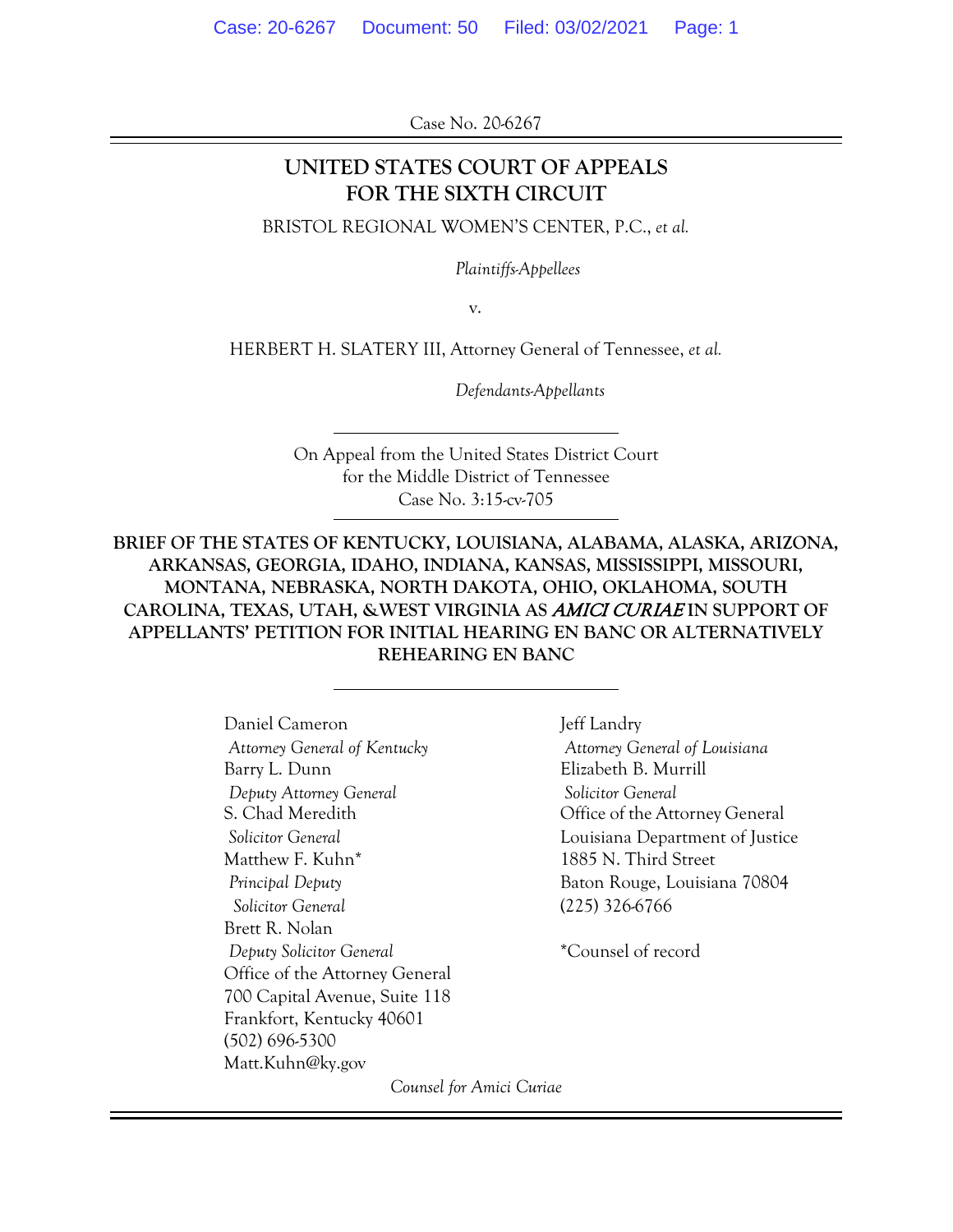# **TABLE OF CONTENTS**

| I. The motion panel's decision undermines recent circuit precedent on an issue of |
|-----------------------------------------------------------------------------------|
| II. The motion panel's decision cannot be squared with Casey or this Court's      |
| III. The Court should clarify that en banc relief can be sought from interim      |
|                                                                                   |
|                                                                                   |
|                                                                                   |
|                                                                                   |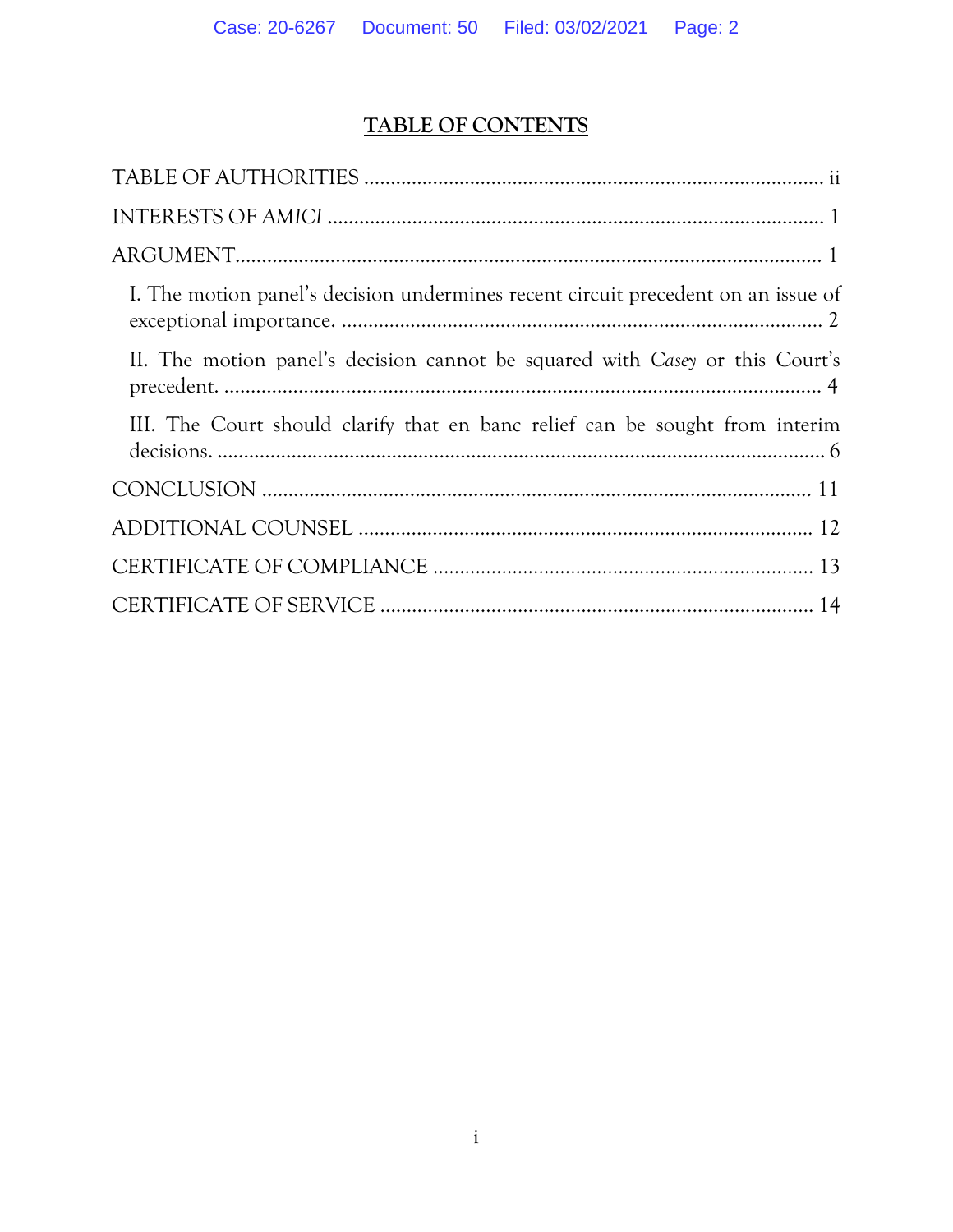# **TABLE OF AUTHORITIES**

# **Cases**

| Cincinnati Women's Servs., Inc. v. Taft,                                                                                                        |
|-------------------------------------------------------------------------------------------------------------------------------------------------|
| Commonwealth v. Beshear,                                                                                                                        |
| Comprehensive Health of Planned Parenthood Great Plains v. Hawley,                                                                              |
| Davenport v. MacLaren,                                                                                                                          |
| EMW Women's Surgical Ctr., P.S.C. v. Beshear,                                                                                                   |
| EMW Women's Surgical Ctr., P.S.C. v. Friedlander,                                                                                               |
| EMW Women's Surgical Ctr., P.S.C. v. Friedlander,<br>No. 19-5516, 6th.Cir.Dkt. 56-1 (6th Cir. July 16, 2020), petition for cert. filed, No. 20- |
| Gonzales v. Carhart,                                                                                                                            |
| Hopkins v. Jegley,                                                                                                                              |
| Issa v. Bradshaw,                                                                                                                               |
| June Med. Servs. L.L.C. v. Russo,                                                                                                               |
| Maryville Baptist Church, Inc. v. Beshear,                                                                                                      |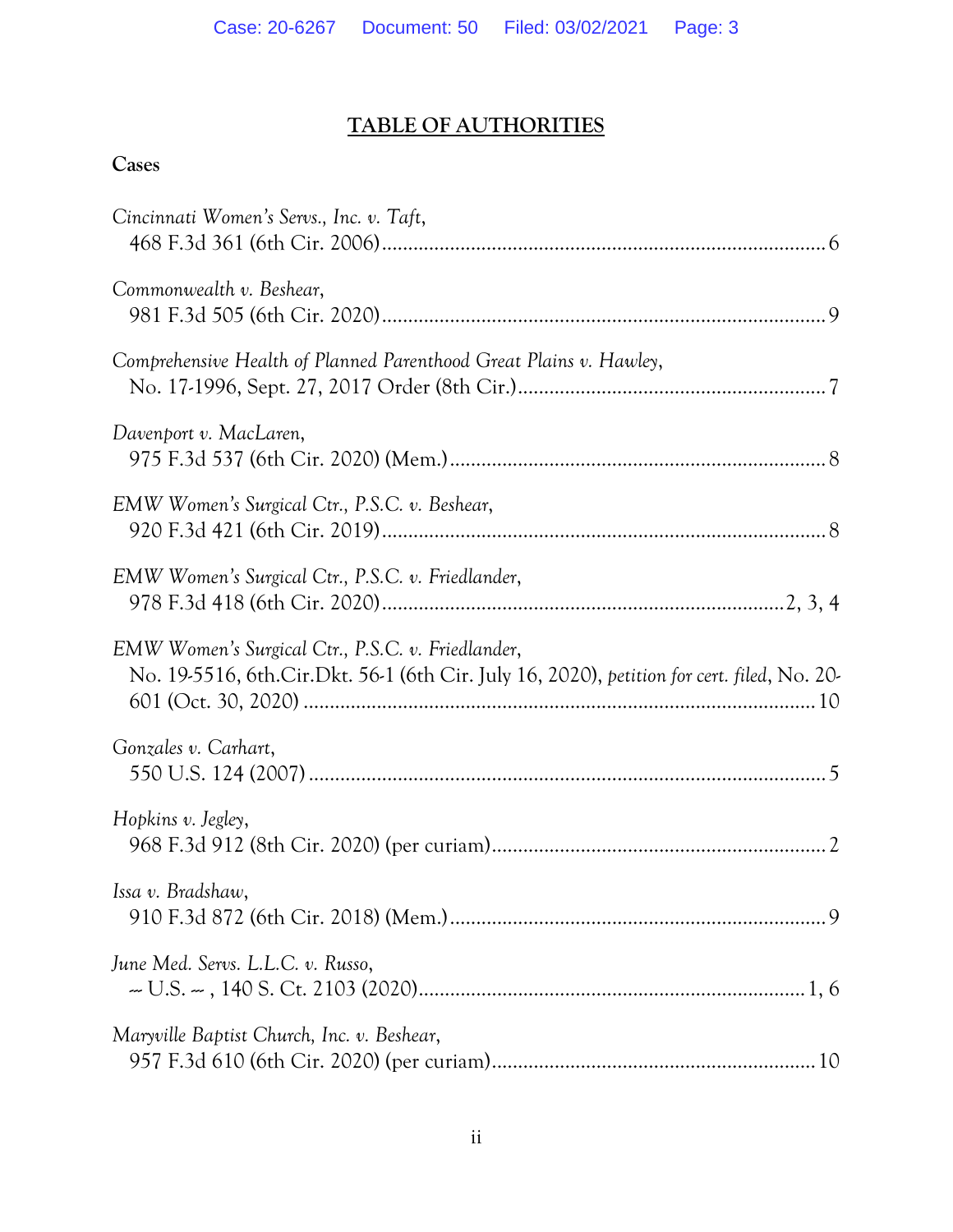| Mitts v. Bagley,                                                                                            |
|-------------------------------------------------------------------------------------------------------------|
| Monclova Christian Academy v. Toledo-Lucas Cty. Health Dep't,                                               |
| Planned Parenthood of S.E. Pa. v. Casey,                                                                    |
| Priorities USA v. Nessel,                                                                                   |
| Roberts v. Neace,                                                                                           |
| Thomas v. Bryant,<br>938 F.3d 134 (5th Cir. 2019), on reh'g en banc sub nom. Thomas v. Reeves, 961 F.3d     |
| United States v. Havis,<br>907 F.3d 439 (6th Cir. 2018), vacated by 921 F.3d 628 (6th Cir. 2019) (Mem.)  4  |
| W. Pac. R.R. Corp. v. W. Pac. R.R. Co.,                                                                     |
| Whole Woman's Health v. Hellerstedt,                                                                        |
| Whole Woman's Health v. Paxton,<br>978 F.3d 896 (5th Cir. 2020), vacated by 978 F.3d 974 (5th Cir. 2020)  2 |
| Rules                                                                                                       |
|                                                                                                             |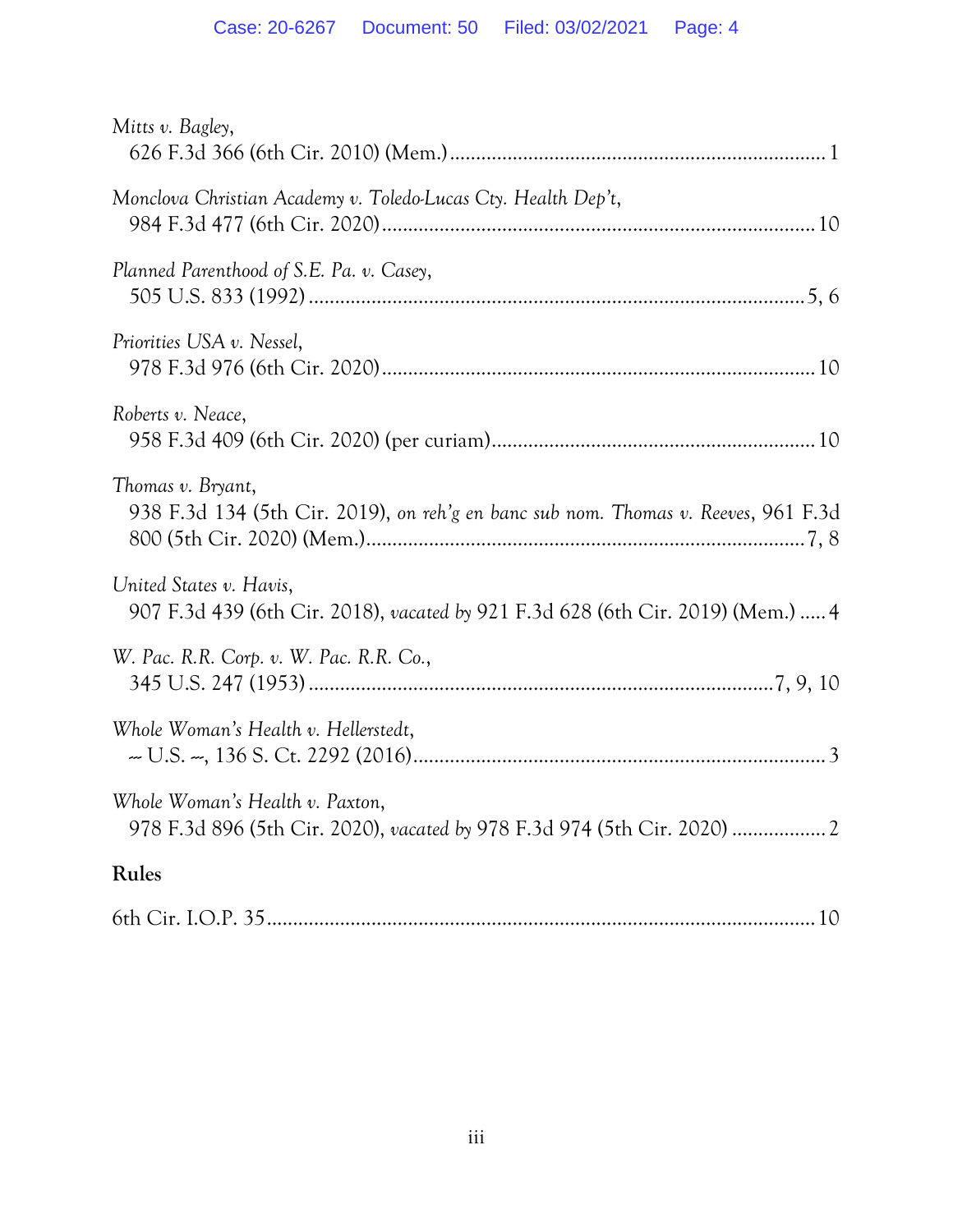#### **INTERESTS OF** AMICI

The *amici* States have enacted laws requiring waiting periods before a would-be mother has an abortion. Although laws like these have been upheld by the Supreme Court and this Court, the motion panel's published decision puts that precedent in jeopardy. What's more, the panel reached its erroneous decision by casting doubt on circuit precedent issued just four months ago on an issue of critical importance: the governing rule set by June Medical Services L.L.C. v. Russo, -- U.S. -- , 140 S. Ct. 2103 (2020). The *amici* States share a commitment to promoting the States' interests in life and protecting the health and well-being of pregnant women. Because of that, the *amici* States have a strong interest in ensuring that courts apply the correct standard in deciding whether to enjoin laws that promote a State's legitimate interests.

#### **ARGUMENT**

Precedent matters. "The legal doctrine of *stare decisis* requires [courts], absent special circumstances, to treat like cases alike." *Id.* at 2134 (Roberts, C.J., concurring). That admonition rings especially true for circuit courts, which depend on three-judge panels "to produce consistent and principled circuit law." *See Mitts v. Bagley*, 626 F.3d 366, 370 (6th Cir. 2010) (Mem.) (Sutton, J., concurring in the denial of rehearing en banc). Yet the motion panel treated precedent like obstacles to outmaneuver. And it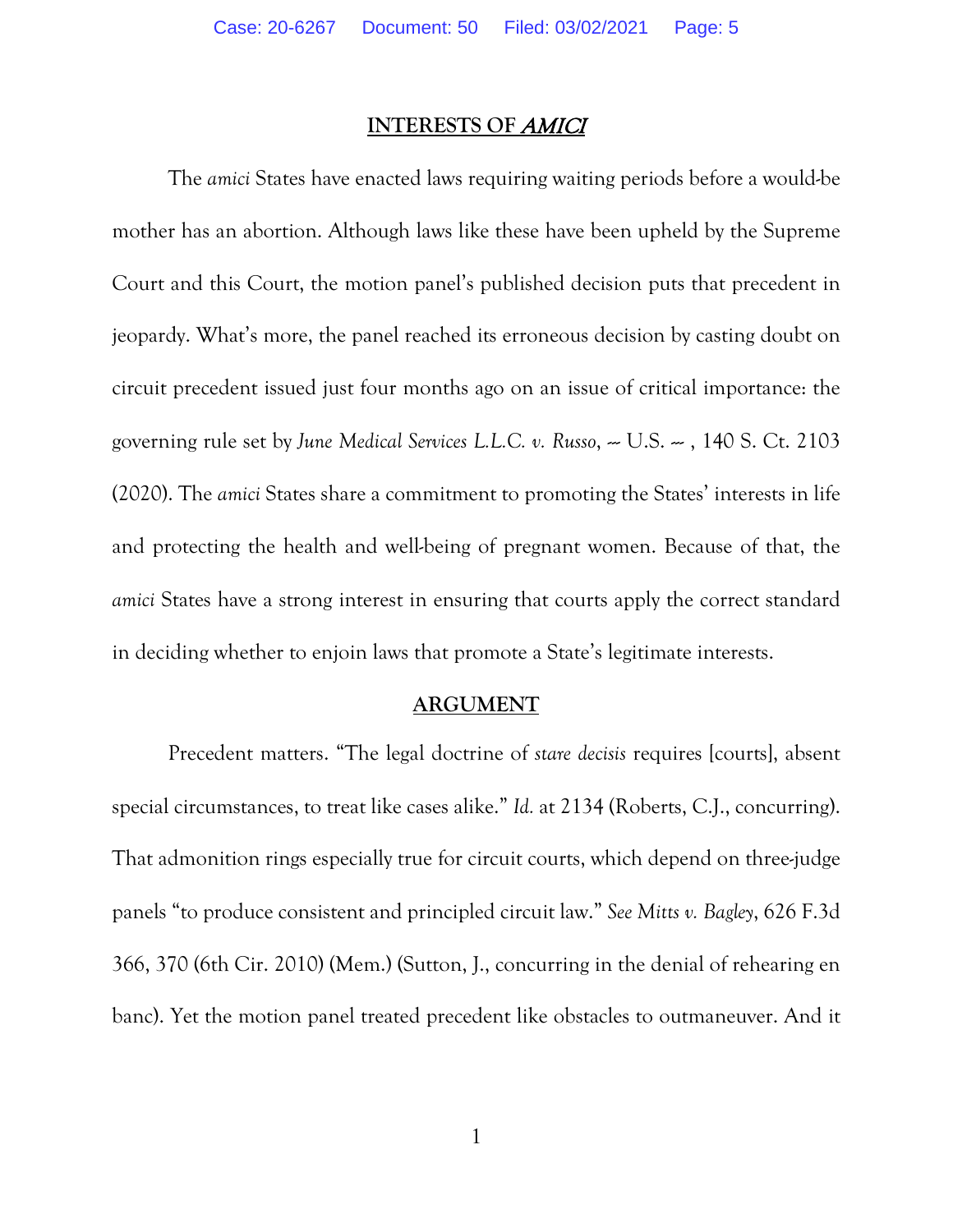did so in a published decision that needlessly throws the law of this circuit into disarray.

The en banc Court should "immediately correct[]" the panel's errors and stay the district court's injunction against Tennessee's obviously constitutional law. *See*  Slip op. at 20 (Thapar, J., dissenting).

#### **I. The motion panel's decision undermines recent circuit precedent on an issue of exceptional importance.**

Since the Supreme Court handed down its split decision in *June Medical* last summer, courts have grappled with the question of which opinion controls. *See, e.g.*, *Hopkins v. Jegley*, 968 F.3d 912, 914–16 (8th Cir. 2020) (per curiam); *Whole Woman's Health v. Paxton*, 978 F.3d 896, 903–04 (5th Cir. 2020), *vacated by* 978 F.3d 974 (5th Cir. 2020) (Mem.). The answer to that question matters quite a bit. In fact, deciding whether the Chief Justice's concurrence controls is nothing short of deciding what legal standard courts must apply when evaluating the constitutionality of abortion laws.

The Sixth Circuit answered that question four months ago in *EMW Women's Surgical Center, P.S.C. v. Friedlander*, 978 F.3d 418 (6th Cir. 2020)—a published decision that adopted the Chief Justice's concurrence as "the 'controlling opinion' from [*June Medical*]." *Id.* at 437. In doing so, the panel made its holding clear: "We *must* apply [the Chief Justice's] reasoning as we would the reasoning of any other controlling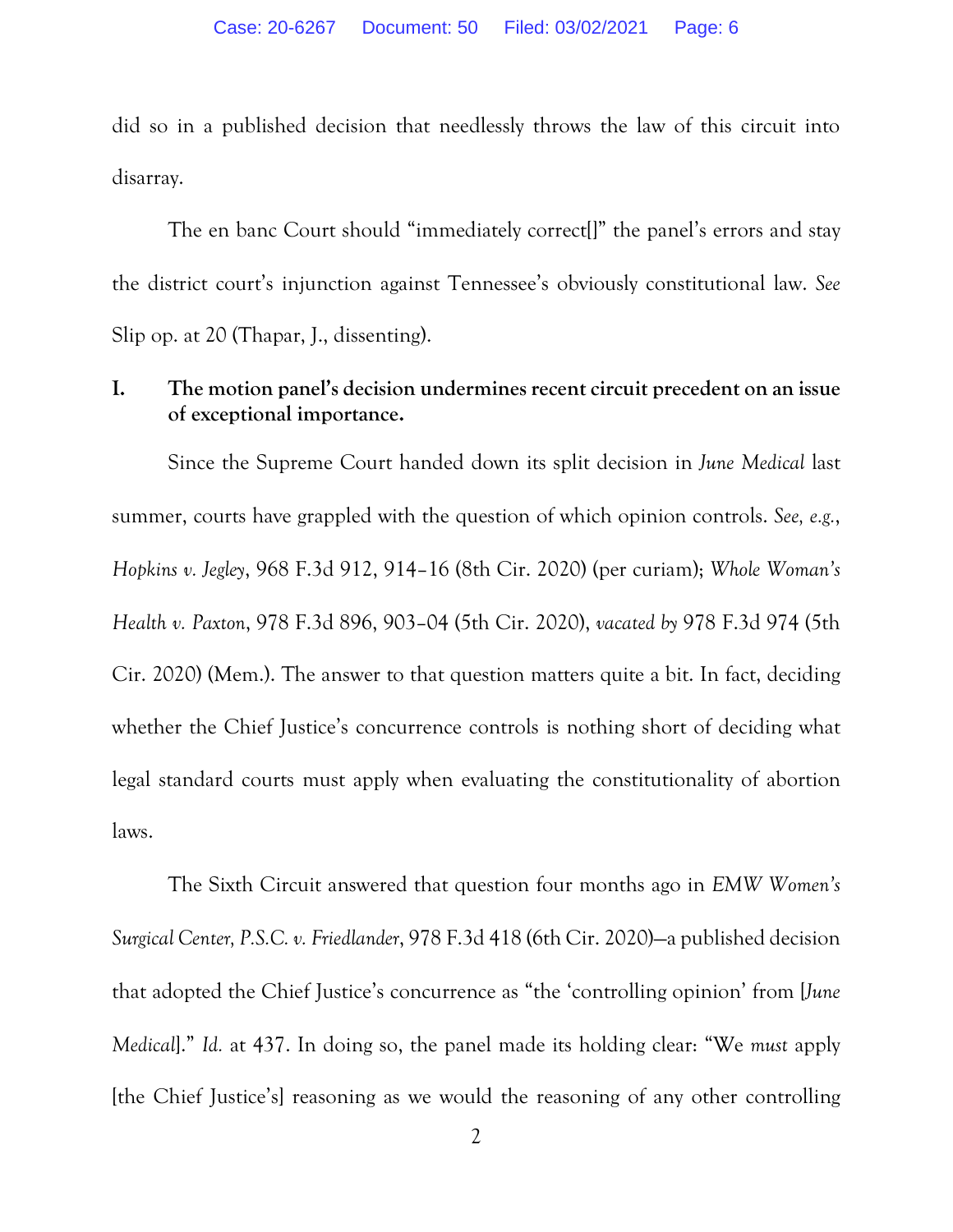Supreme Court opinion." *Id.* (emphasis added). No waffling. No equivocation. No hint that this was an unnecessary detour. In fact, the very next sentence in the opinion explained that the district court below erred "[b]ecause" it did not apply the legal standard from the Chief Justice's concurring opinion. *See id.*

At the time, no one seemed confused about whether this aspect of the *EMW* decision was binding. Quite the contrary. So consequential was this decision that the *EMW* plaintiffs (having lost the appeal) petitioned the Court for rehearing en banc to undo "[t]he majority's *holding* that the Chief Justice's concurrence controls." *See id.*, 6th.Cir.Dkt. 101 at 13 (emphasis added). In other words, not even the losing party in *EMW* claimed that the Court's holding about the meaning of *June Medical* was dicta.

Despite the Court's careful analysis in *EMW*, the motion panel dismissed the decision as possibly "much ado about nothing" and invited courts across the circuit to ignore it as "dicta." *See* Slip op. at 9. That conclusion is wrong for all the reasons laid out by Judge Thapar in his dissent. *See id.* at 24–25 (Thapar, J., dissenting). Most critically, the *EMW* plaintiffs argued that Kentucky's law failed constitutional scrutiny *even if* it did not impose a substantial obstacle to obtaining an abortion because it provided no appreciable benefits. *See EMW*, 978 F.3d at 438. While that argument might have had some legs under the balancing test from *Whole Woman's Health v. Hellerstedt, --* U.S. --, 136 S. Ct. 2292 (2016), it has none under the Chief Justice's June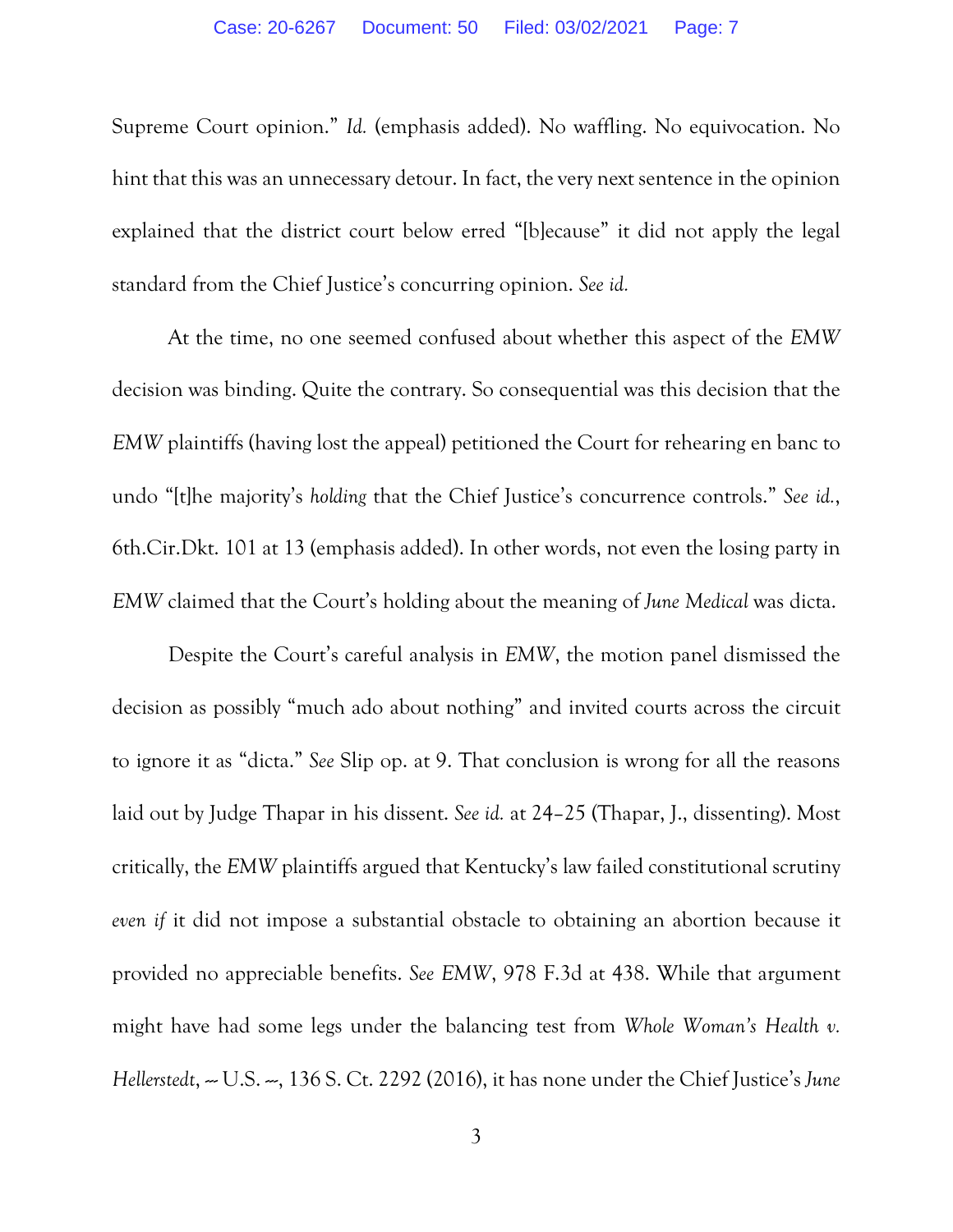*Medical* concurrence. And so the *EMW* Court rejected the plaintiffs' argument because of its holding that the Chief Justice's opinion controlled. *See EMW*, 978 F.3d at 438.

The holding of *EMW* matters greatly to the *amici* States, especially those in this circuit. But the motion panel's disregard of published precedent should worry every litigant. Not only did the panel "ignore[]" circuit precedent, Slip op. at 20 (Thapar, J., dissenting), its decision is an "invitation" for other courts "to defy precedent," *id.* at 23. The panel's "suggesti[on] that district courts (and appellate panels) have free rein to disregard controlling precedent," *id.* at 32–33, cannot lead to anywhere good.

This Court should grant rehearing en banc and vacate the decision. Doing so is necessary to reestablish the Court's respect for the decisions of its three-judge panels, even when those decisions are subject to disagreement. *See United States v. Havis*, 907 F.3d 439, 442–44 (6th Cir. 2018), *vacated by* 921 F.3d 628 (6th Cir. 2019) (Mem.) (rejecting the appellant's argument as "foreclosed" by precedent despite that argument "[having] legs"); *id.* at 448 (Stranch, J., concurring) (adhering to circuit precedent while calling to revisit the issue en banc).

## **II. The motion panel's decision cannot be squared with** Casey **or this Court's precedent.**

On the merits, the motion panel's treatment of binding precedent is even more alarming. Tennessee's waiting-period law is hardly unique. More than half of the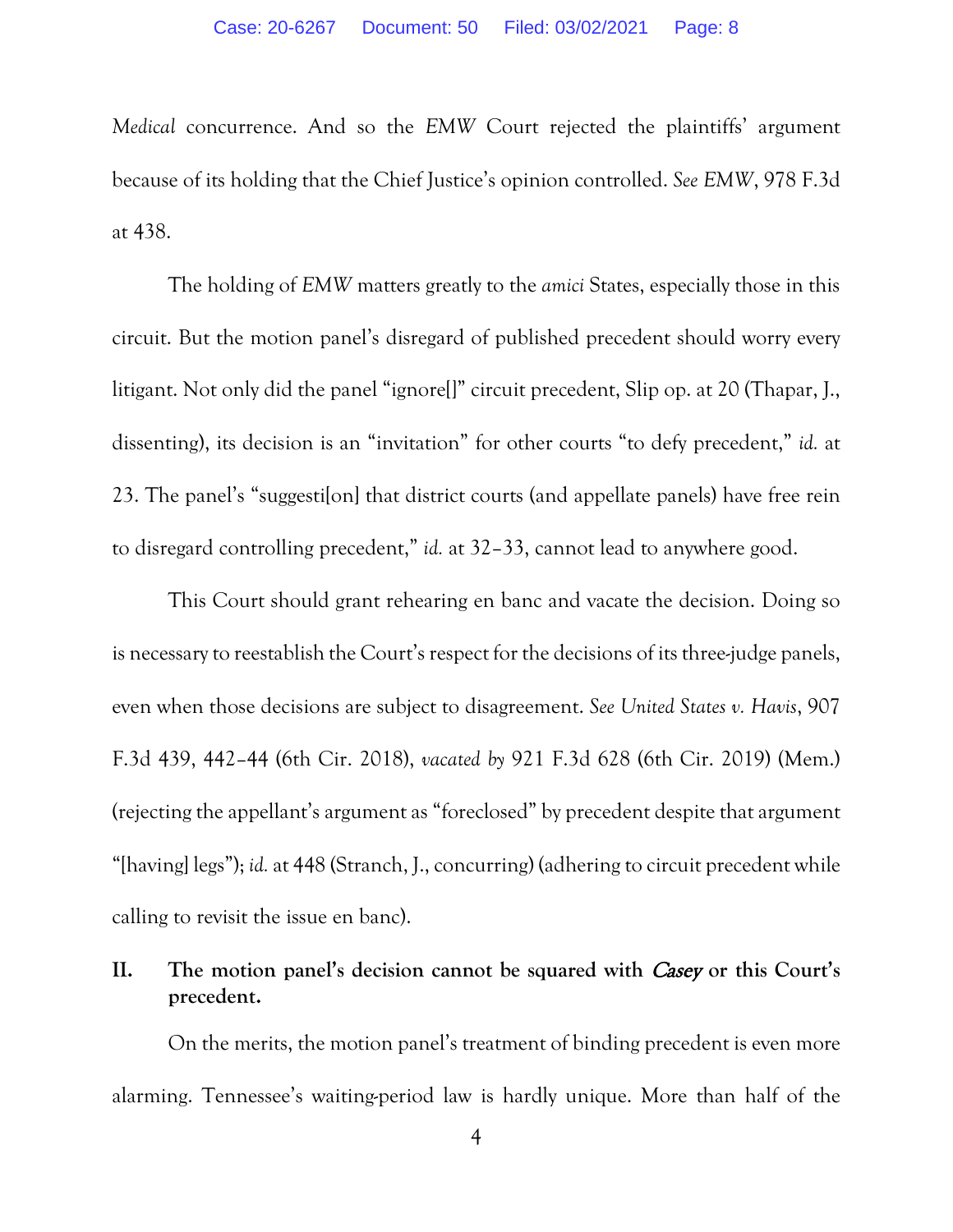States mandate waiting periods before a physician may perform an abortion. And there are plenty of good reasons for that: Abortion is a "unique act" that is "fraught with consequences." *Planned Parenthood of S.E. Pa. v. Casey*, 505 U.S. 833, 852 (1992) (plurality). Those consequences affect not only the unborn child, but also "the woman who must live with the implications of her decision." *Id.* As such, it is "unexceptionable to conclude some women come to regret their choice to abort the infant life they once created and sustained." *Gonzales v. Carhart*, 550 U.S. 124, 159 (2007). Given these stakes, it is no surprise that Tennessee opted to join the majority of its sister States in imposing a reasonable waiting period for would-be mothers seeking an abortion.

Both the Supreme Court and this Court have upheld similar laws against constitutional challenges. In fact, *Casey* itself rejected a challenge to a waiting-period law based on a materially indistinguishable record from that here. Despite evidence that a 24-hour waiting period "often" would lead to a "delay of much more than a day because [it] requires that a woman seeking an abortion make at least two visits to the doctor," *Casey*, 505 U.S. at 885–86, despite evidence that the waiting period would be "particularly burdensome" for poor women and those who must travel long distances, *id.* at 886, and despite evidence that the waiting period would "increase[e] the cost and risk of delay of abortions," the Supreme Court held that such evidence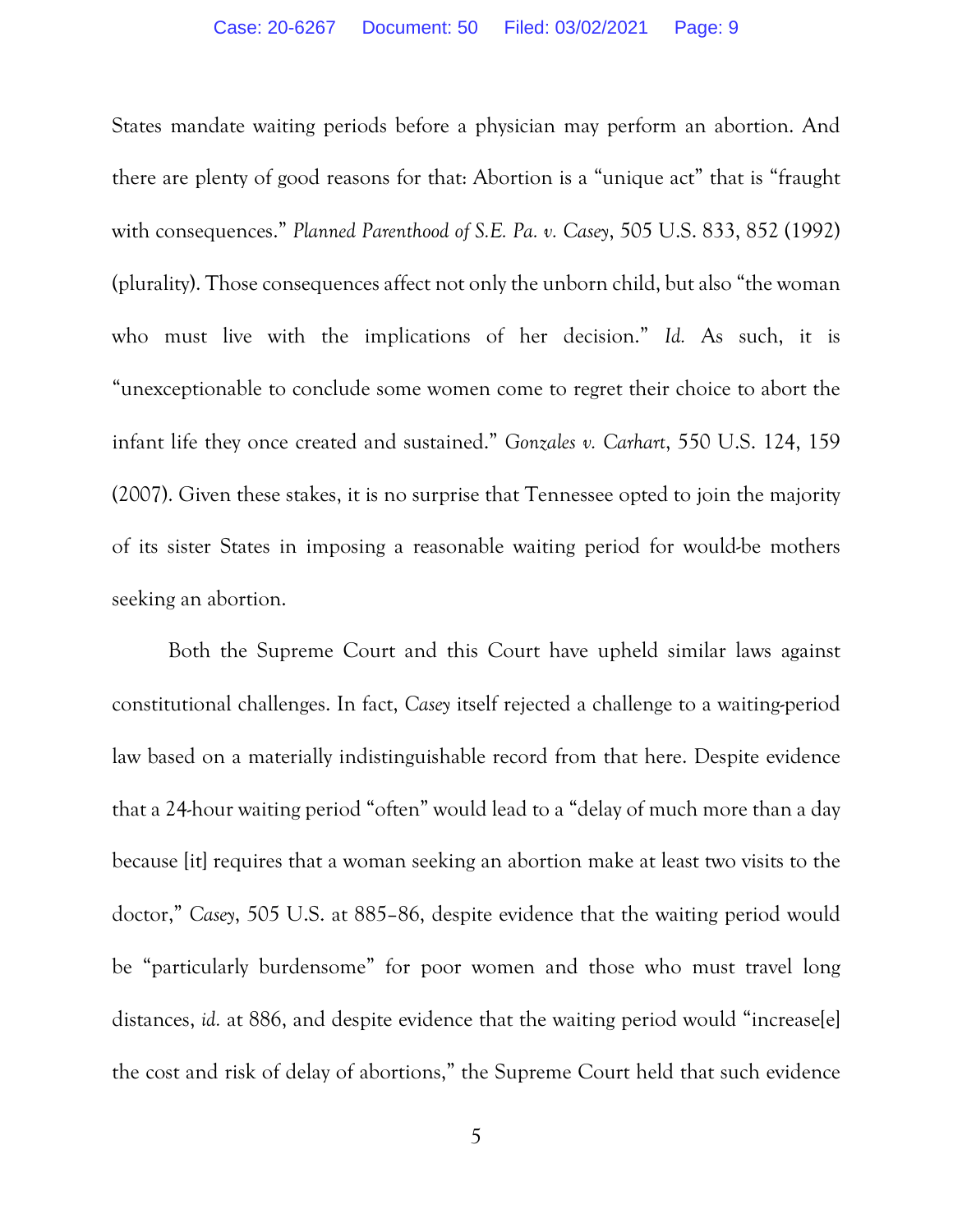"[does] not demonstrate that the waiting period constitutes an undue burden." *Id.* Likewise, this Court upheld Ohio's waiting-period law more than a decade ago even though the law might have "the effect of delaying abortions up to two weeks." *See Cincinnati Women's Servs., Inc. v. Taft*, 468 F.3d 361, 366, 372–74 (6th Cir. 2006).

The bottom line is that even when a waiting period has "the effect of increasing the cost and risk of delay of abortions," it does not amount to a substantial obstacle under *Casey*. *See* Slip op. at 28 (Thapar, J., dissenting) (quoting *Casey*, 505 U.S. at 886). The motion panel's decision otherwise defies this precedent. If courts are to "treat like cases alike," *June Med. Servs.*, 140 S. Ct. at 2134 (Roberts, C.J., concurring), they must do so no matter which party that commitment to stare decisis favors.

#### **III. The Court should clarify that en banc relief can be sought from interim decisions.**

The motion panel and the dissent battled in footnotes about a procedural issue of exceptional importance: Tennessee's ability to seek en banc rehearing of the panel's stay order. *Compare* Slip op. at 3 n.3, *with id.* at 20 n.1 (Thapar, J., dissenting). This issue matters greatly to the *amici* States. They are frequent flyers in appellate motion practice about the propriety of a stay or injunction pending appeal—often when their ability to enforce state law is on the line. Other circuit courts "routinely entertain" en banc petitions in this posture. *See Thomas v. Bryant*, 938 F.3d 134, 188 & n.101 (5th Cir. 2019) (Willett, J., dissenting), *on reh'g en banc sub nom. Thomas v. Reeves*, 961 F.3d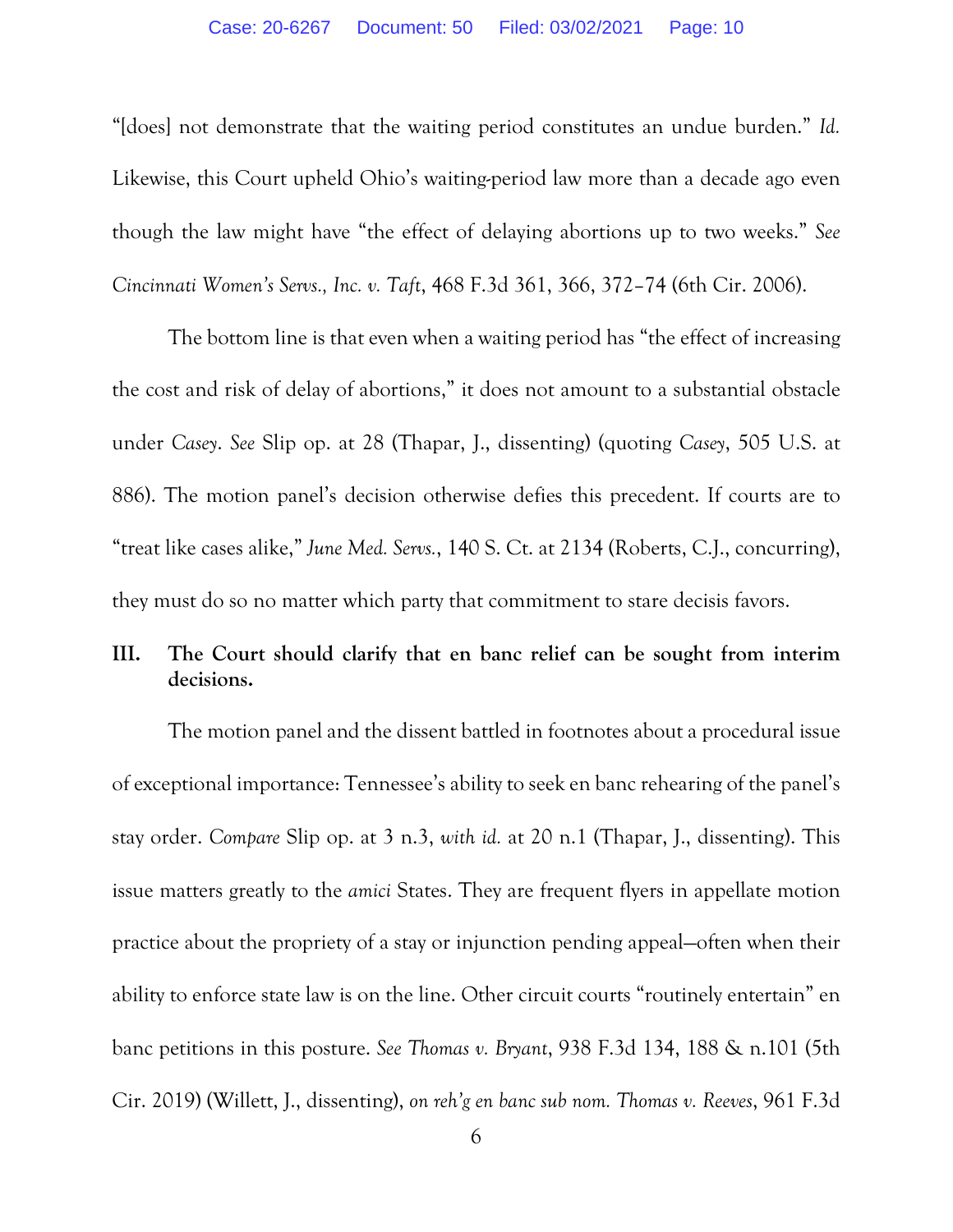800 (5th Cir. 2020) (Mem.); *see also Comprehensive Health of Planned Parenthood Great Plains v. Hawley*, No. 17-1996, Sept. 27, 2017 Order (8th Cir.); 6th.Cir.Dkt. 39 at 2. The Court should clarify that it likewise permits parties to seek en banc rehearing in this circumstance.

The motion panel did two things that, taken together, put Tennessee and the *amici* States, especially those in this circuit, in a bind. First, the panel published its decision; and second, the panel sought to wall off its decision from en banc rehearing. The panel determined that, under the Court's Internal Operating Procedures, Tennessee is "preclude[d]" from pursuing the "wasteful result" of en banc rehearing. Slip. op. at 3 n.3. Going further, the panel doubted whether en banc review is "even available" at this stage. *See id.* Thus, in one breath, the panel created binding circuit precedent, while, in the next, it concluded that en banc rehearing is not an option. For at least three reasons, this "inflicts lasting harm upon Article III and our federal structure." *See Thomas*, 938 F.3d at 187 (Willett, J., dissenting).

First, the panel's attempt to forbid Tennessee from seeking en banc rehearing is in considerable tension with Supreme Court precedent. The Supreme Court has deemed it "essential that litigants be left free to *suggest* to the court . . . that a particular case is appropriate for consideration by all the judges." *W. Pac. R.R. Corp. v. W. Pac. R.R. Co.*, 345 U.S. 247, 261 (1953) (emphasis added). "Suggest" is the key word: "[I]t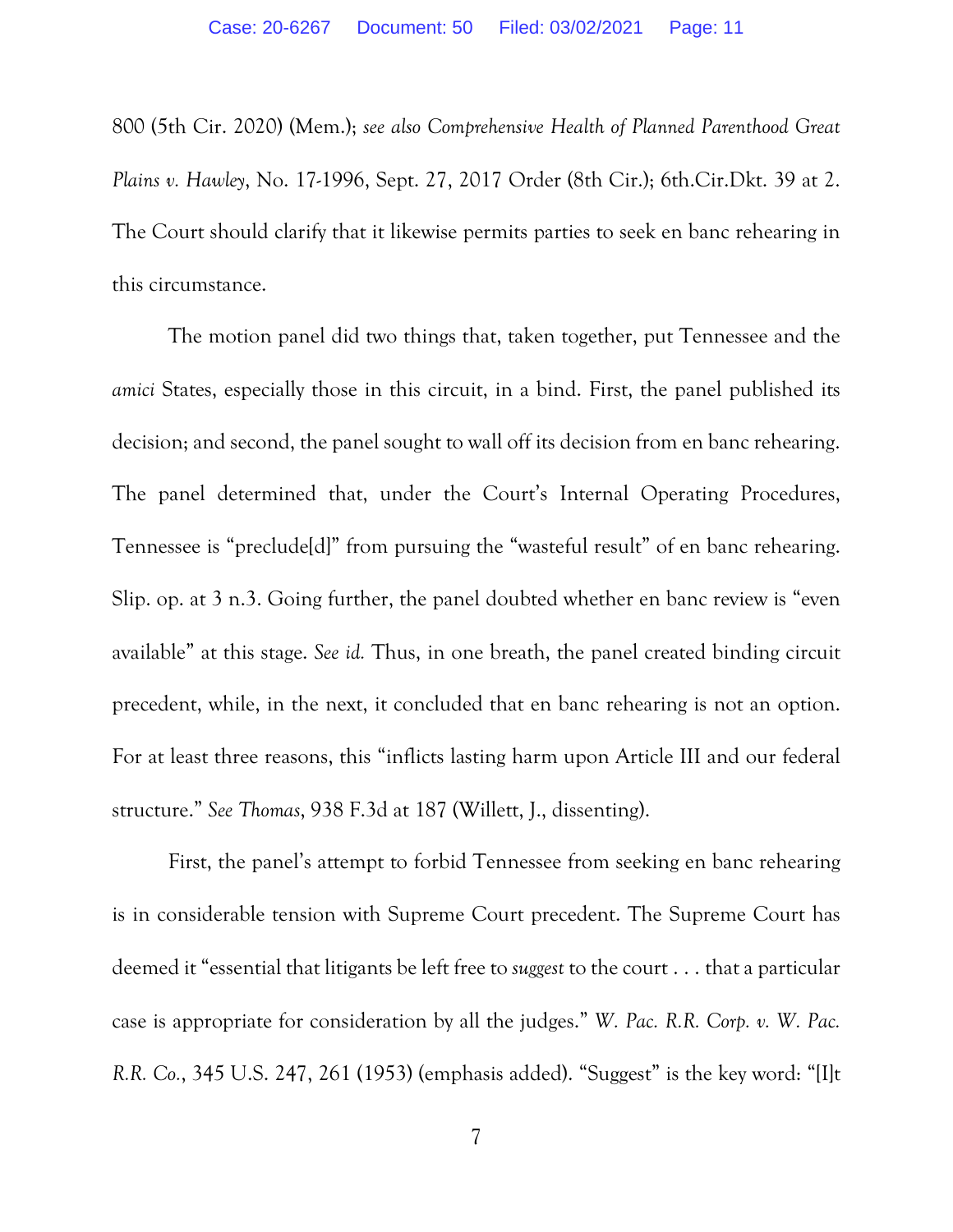is enough if the court simply gives each litigant an opportunity to call attention to circumstances in a particular case which might warrant a rehearing en banc." *Id.* at 262. It follows that permitting litigants to seek en banc rehearing is "an irreducible minimum" that cannot be barred. *See Thomas*, 938 F.3d at 188–89 (Willett, J., dissenting).

Second, it cannot be the case that a panel can make binding circuit precedent that a losing litigant cannot bring to the full Court's attention. After all, three-judge panels are "delegate[ed] . . . the authority to decide cases on behalf of the full court." *Davenport v. MacLaren*, 975 F.3d 537, 541 (6th Cir. 2020) (Mem.) (Sutton, J., concurring in the denial of rehearing en banc). Three-judge panels can bind other members of this Court "precisely because there is a mechanism that allows the full Court to revisit that decision." *Thomas*, 938 F.3d at 189 (Willett, J., dissenting). Here, however, the panel—purporting to act as the full Court's agent—bound every member of this Court while insisting that Tennessee cannot even seek en banc rehearing. It should be obvious that an agent cannot box out its principal in this way.<sup>[1](#page-11-0)</sup> Doing so

<span id="page-11-0"></span><sup>&</sup>lt;sup>1</sup> The panel countered that Tennessee will be "free to seek" en banc rehearing once the Court issues its merits decision. Slip op. at 3 n.3. But even under the best of circumstances, that likely is many months away. *See, e.g.*, *EMW Women's Surgical Ctr., P.S.C. v. Beshear*, 920 F.3d 421, 424 (6th Cir. 2019) (nearly 16-month delay between stay and merits decisions). In the meantime, *Casey* is "functionally overrule[d]" in this circuit and the laws of 14 states are "call[ed] into question." Slip op. at 32 (Thapar, J., dissenting).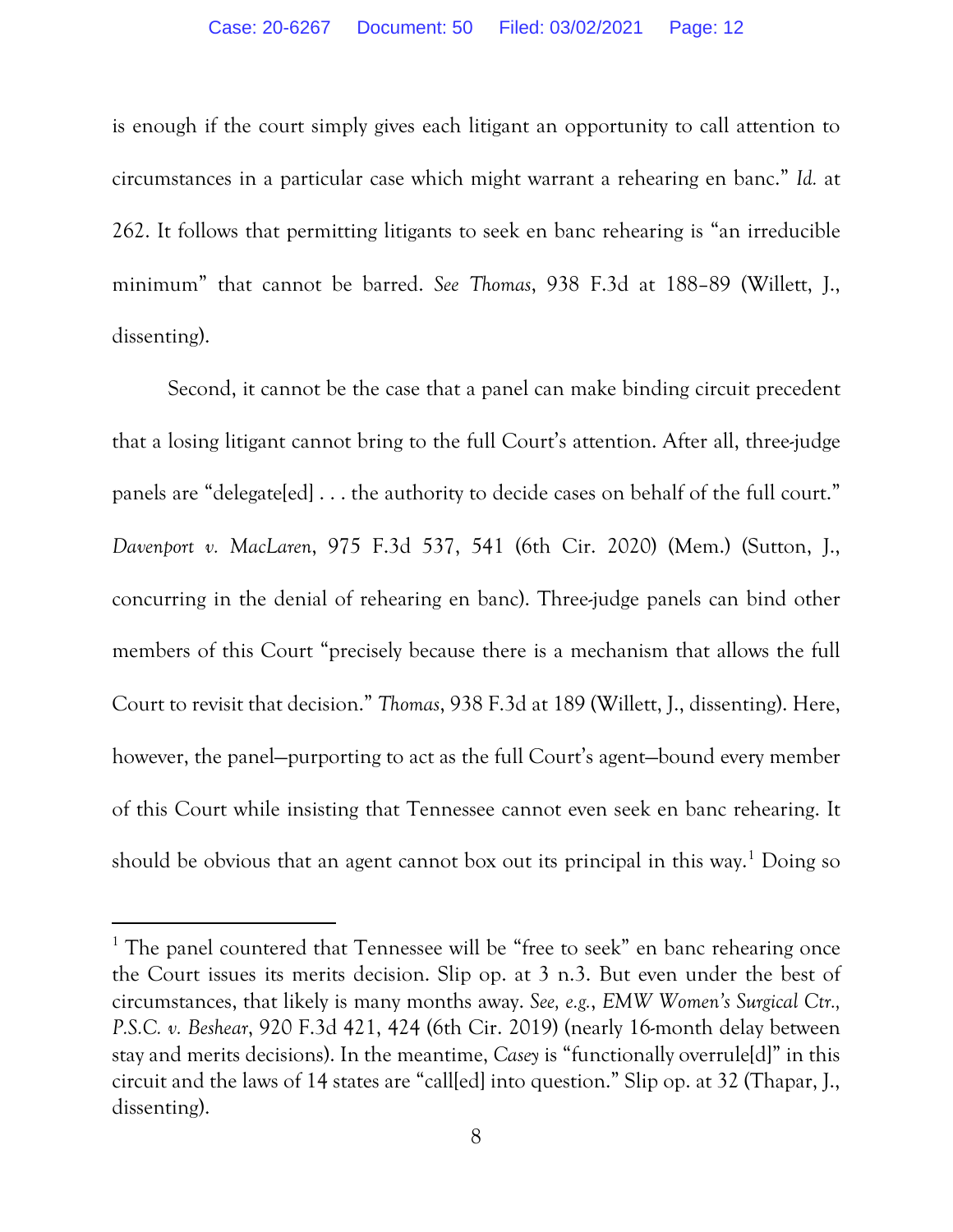erodes the "trust implicit in delegating authority to three-judge panels to resolve cases as they see them." *See Issa v. Bradshaw*, 910 F.3d 872, 877–78 (6th Cir. 2018) (Mem.) (Sutton, J., concurring in the denial of rehearing en banc).

Third, "[a]t best, the rules are confusing on whether a party may seek en banc review of a stay order." Slip op. at 20 n.1 (Thapar, J., dissenting). That confusion is untenable. Although the courts of appeals have wide latitude to fashion the rules governing en banc rehearing, those rules "should be clearly explained, so that members of the court and litigants in the court may become thoroughly familiar with [the rules]." *W. Pac.*, 345 U.S. at 267. This is "essential." *See id.* at 260–61.

Why? For one thing, uncertainty naturally makes litigants less likely to bring even the most important stay or injunction decisions to the Court's attention, especially when the appeal arises in an emergency posture. Case in point: A motion panel of this Court recently stayed a preliminary injunction against Kentucky's Governor allowing him to shutter religious K–12 schools in response to COVID-19 while simultaneously allowing all manner of other in-person activities to continue. *Commonwealth v. Beshear*, 981 F.3d 505 (6th Cir. 2020). In part because of the uncertainty surrounding its ability to seek en banc rehearing, the Commonwealth opted instead to pursue emergency relief in the United States Supreme Court. More specifically, given the urgency of the matter, the Commonwealth could not risk its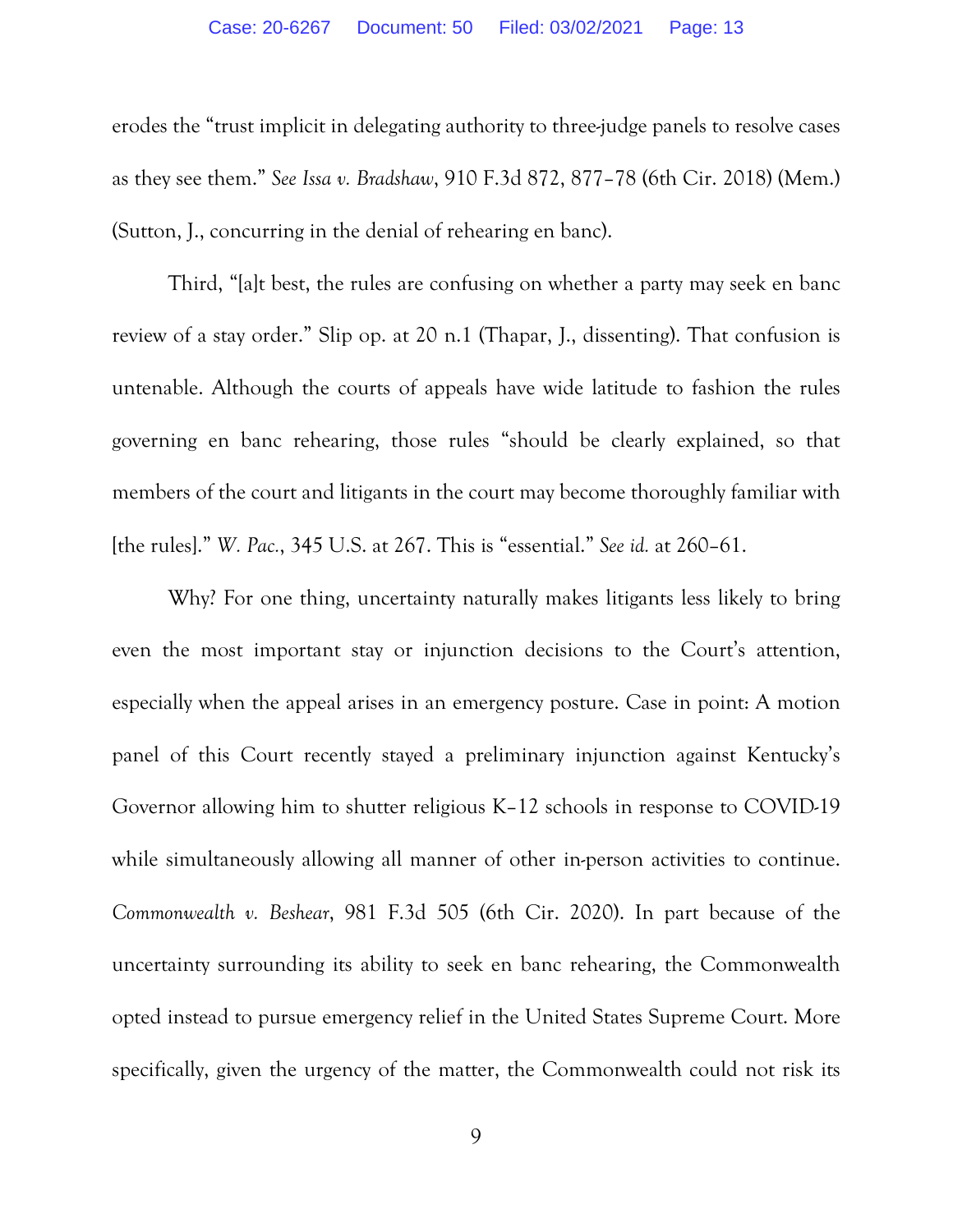rehearing petition not being distributed to the full Court, which would have delayed its efforts to re-open Kentucky's religious K–12 schools.[2](#page-13-0) Thus, the "confus[ion]" identified by Judge Thapar played a role in the full Court not hearing from a sovereign state on a question of surpassing importance.

Nor is Kentucky's recent experience unique. This Court regularly issues published interim decisions that resolve far-reaching issues. *See, e.g.*, *Maryville Baptist Church, Inc. v. Beshear*, 957 F.3d 610 (6th Cir. 2020) (per curiam); *Roberts v. Neace*, 958 F.3d 409 (6th Cir. 2020) (per curiam); *Monclova Christian Academy v. Toledo-Lucas Cty. Health Dep't*, 984 F.3d 477 (6th Cir. 2020); *Priorities USA v. Nessel*, 978 F.3d 976 (6th Cir. 2020). Yet, in the panel's view, losing parties are powerless to petition the full Court, even if a motion panel resolved "a precedent-setting question of exceptional public importance" or reached a result that "directly conflicts with Supreme Court or Sixth Circuit precedent." 6th Cir. I.O.P. 35(a). As the Supreme Court long ago held, "certainly, if the en banc power is to be wisely utilized, there is no reason to deny the litigants any chance to aid the court in its effective implementation . . . ." *W. Pac.*, 345 U.S. at 262. The panel's conclusion to the contrary warrants immediate correction.

<span id="page-13-0"></span><sup>&</sup>lt;sup>2</sup> Also weighing on the Commonwealth's mind was the fact that a divided panel recently barred Kentucky's Attorney General from even *seeking* en banc rehearing of a 2–1 decision denying the Attorney General's motion to intervene in defense of state law. *EMW Women's Surgical Ctr., P.S.C. v. Friedlander*, No. 19-5516, 6th.Cir.Dkt. 56-1 (6th Cir. July 16, 2020), *petition for cert. filed*, No. 20-601 (Oct. 30, 2020).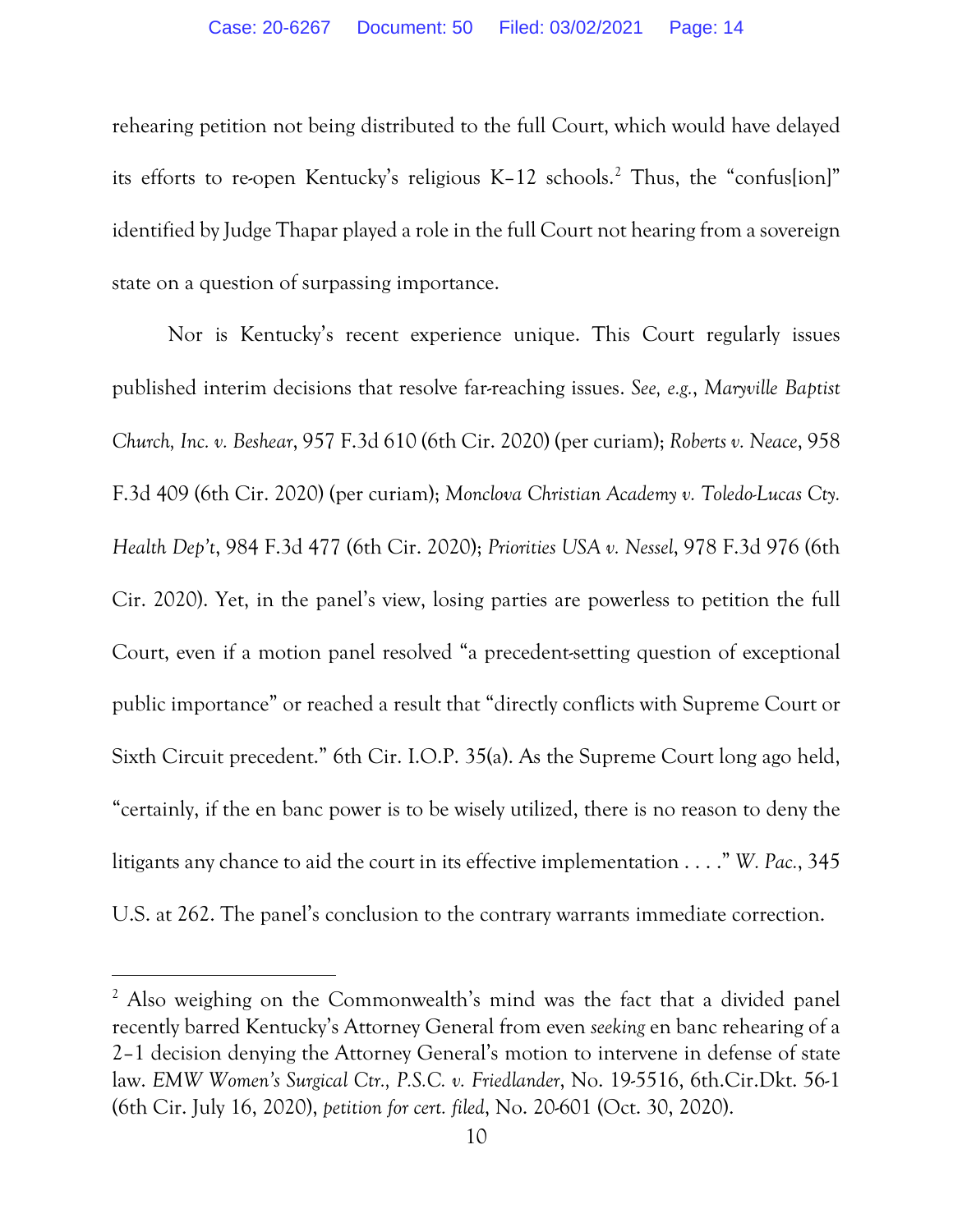## **CONCLUSION**

The full Court should hear this case or rehear the panel's stay order, vacate the

panel's decision, and stay the district court's injunction against Tennessee's law.

Respectfully submitted by,

*s/ Matthew F. Kuhn* Daniel Cameron Jeff Landry *Attorney General of Kentucky Attorney General of Louisiana* Barry L. Dunn Elizabeth B. Murrill *Deputy Attorney General Solicitor General* Matthew F. Kuhn\* 1885 N. Third Street  *Solicitor General* (225) 326-6766 Brett R. Nolan *Deputy Solicitor General* \*Counsel of record Office of the Attorney General 700 Capital Avenue, Suite 118 Frankfort, Kentucky 40601 (502) 696-5300 Matt.Kuhn@ky.gov

S. Chad Meredith Office of the Attorney General *Solicitor General* Louisiana Department of Justice *Principal Deputy* Baton Rouge, Louisiana 70804

*Counsel for Amici Curiae*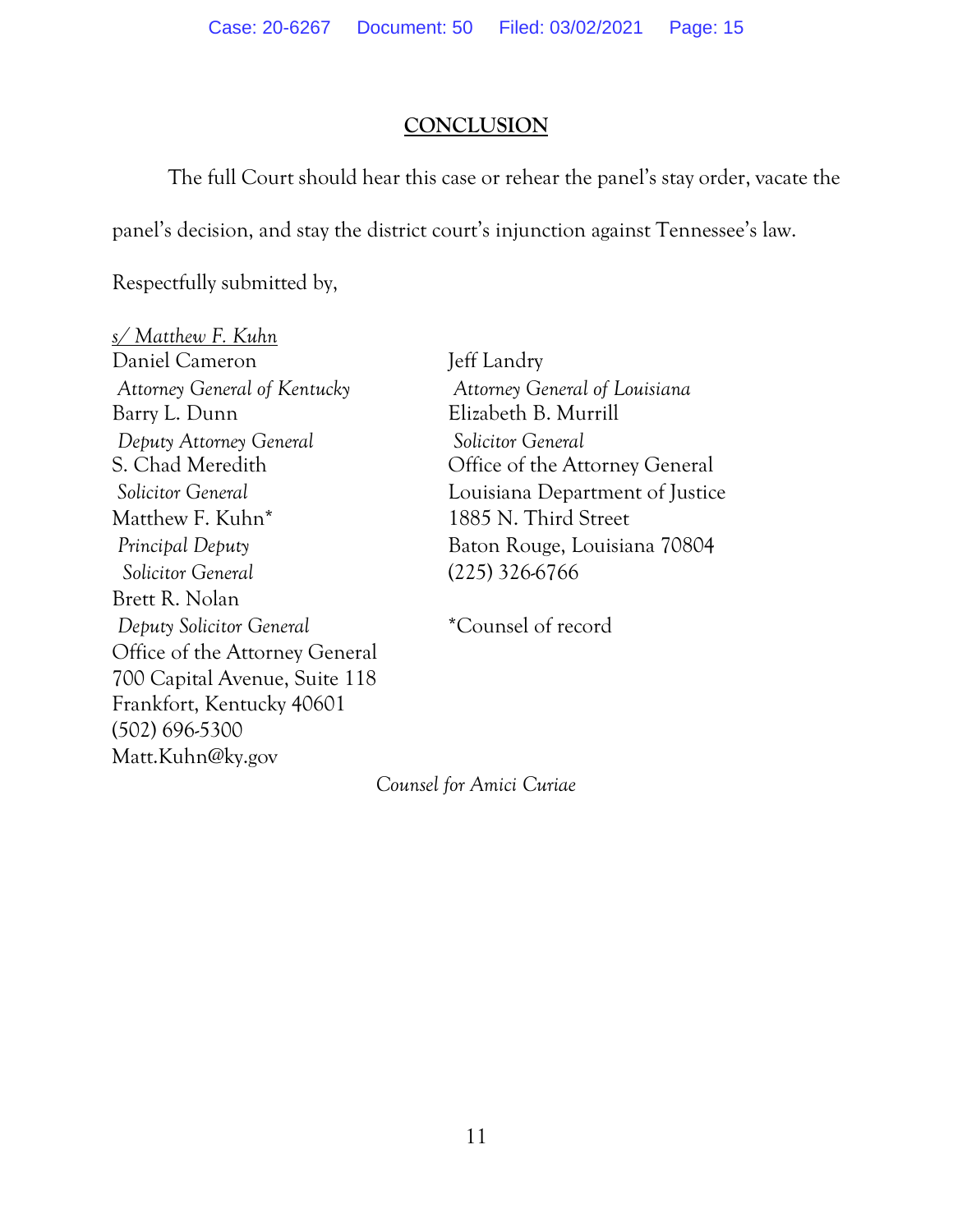## **ADDITIONAL COUNSEL**

Steve Marshall Attorney General of Alabama

Treg Taylor Attorney General of Alaska

Mark Brnovich Attorney General of Arizona

Leslie Rutledge Attorney General of Arkansas

Christopher M. Carr Attorney General of Georgia

Lawrence G. Wasden Attorney General of Idaho

Theodore E. Rokita Attorney General of Indiana

Derek Schmidt Attorney General of Kansas

Lynn Fitch Attorney General of Mississippi

Eric S. Schmitt Attorney General of Missouri Austin Knudsen Attorney General of Montana

Douglas J. Peterson Attorney General of Nebraska

Wayne Stenehjem Attorney General of North Dakota

Dave Yost Attorney General of Ohio

Mike Hunter Attorney General of Oklahoma

Alan Wilson Attorney General of South Carolina

Ken Paxton Attorney General of Texas

Sean Reyes Attorney General of Utah

Patrick Morrisey Attorney General of West Virginia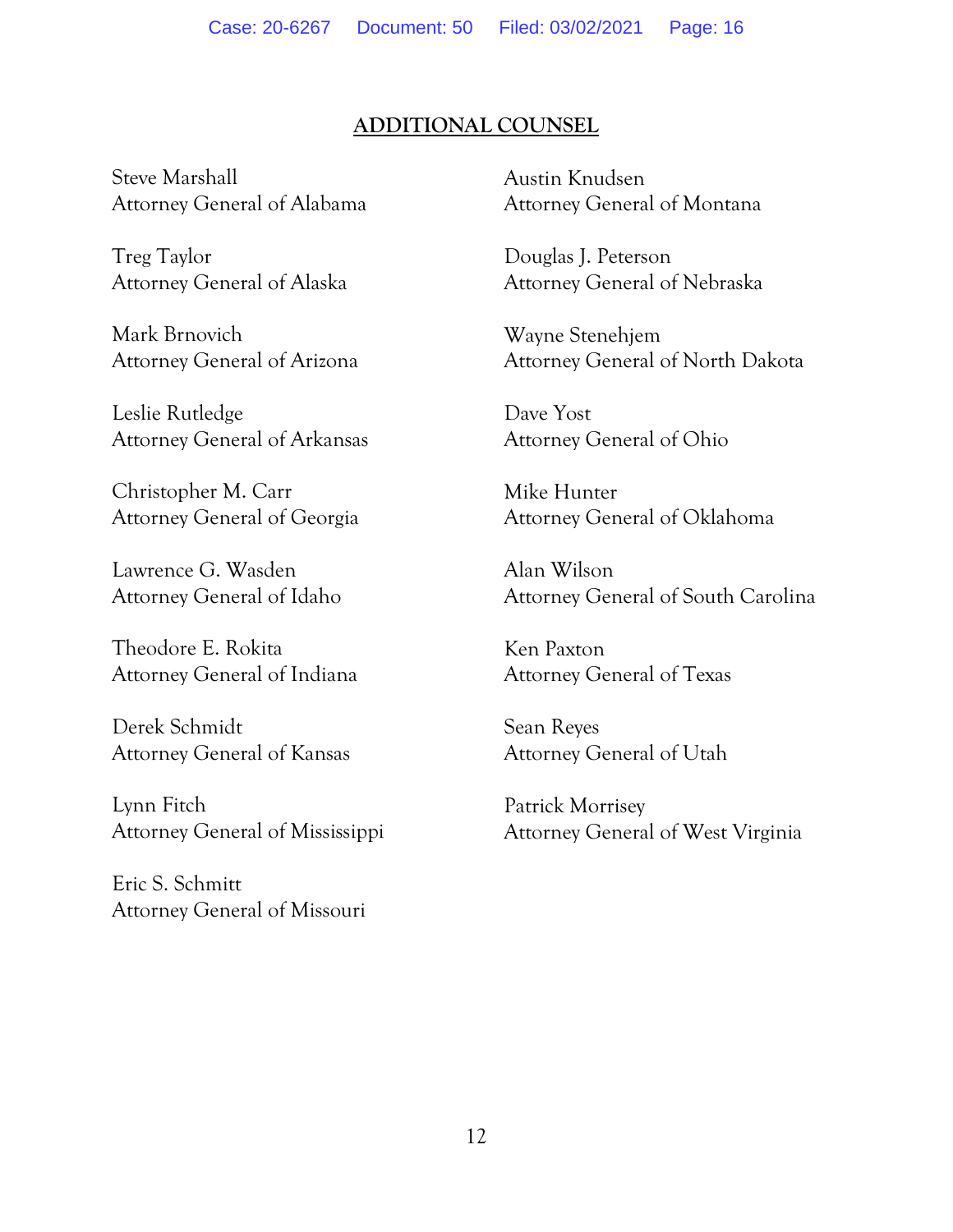#### **CERTIFICATE OF COMPLIANCE**

As required by Federal Rule of Appellate Procedure 32(g) and 6th Cir. R. 32, I certify that this brief complies with the type-volume limitation in Fed. R. App. P. 29(b)(4) because it contains 2,571 words, excluding the parts of the brief exempted by Fed. R. App. P. 32(f) and 6th Cir. R. 32(b)(1).

This brief complies with the typeface requirements of Fed. R. App. P. 32(a)(5) and the type style requirements of Fed. R. App. P. 32(a)(6) because it has been prepared in 14-point Goudy Old Style font using Microsoft Word.

#### *s/ Matthew F. Kuhn*